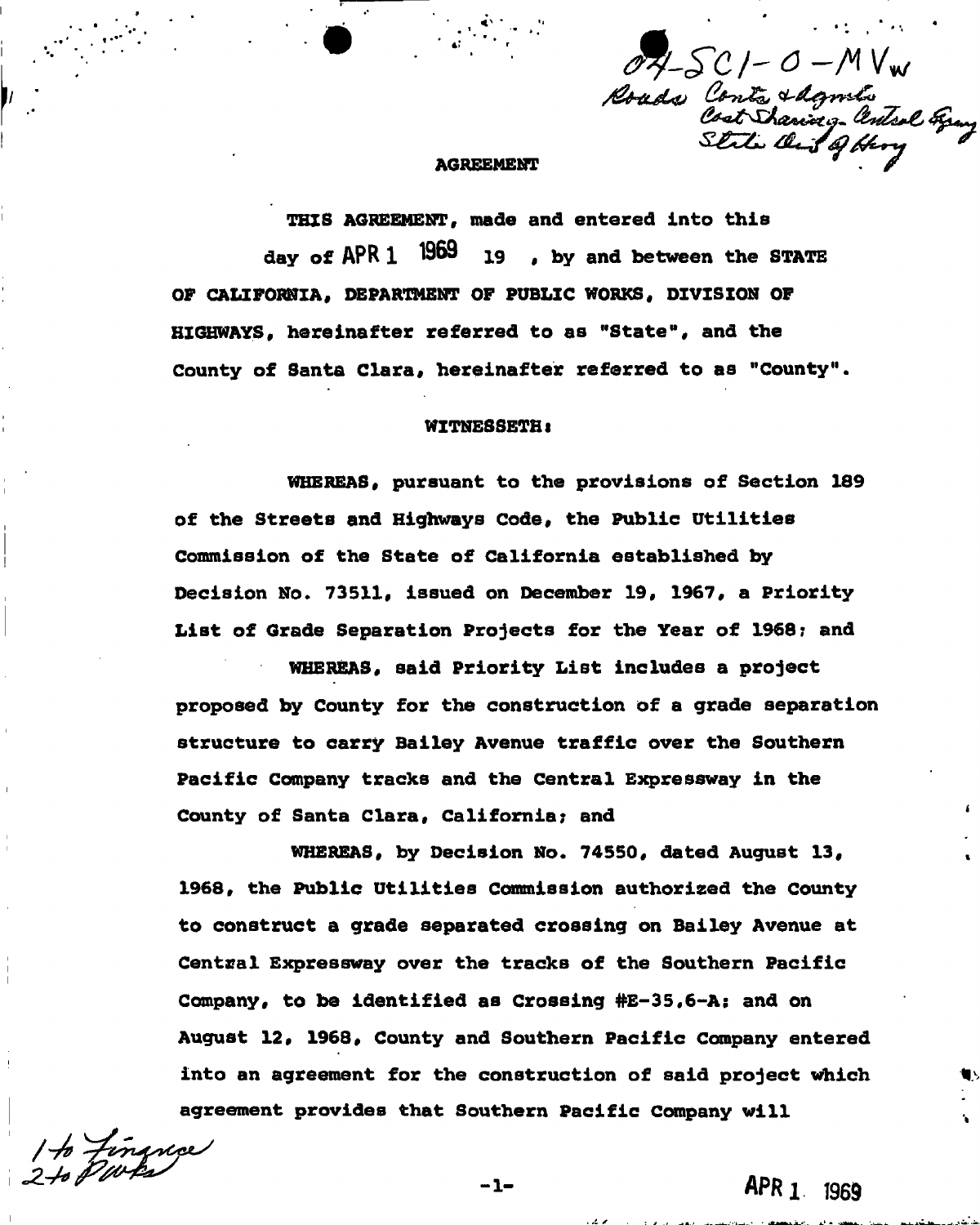contribute *10%* of the actual cost of the project from which shall be deducted the actual expense incurred by Railroad and Railroad shall pay the difference to the County. Zn addition the Railroad agrees to contribute \$31,180.00 which represents its capitalized annual savings due to the elimination of Grade Crossing PUC No. E-35.6? and

 $\label{eq:2.1} \frac{1}{2} \left( \frac{1}{2} \left( \frac{1}{2} \right) \right) \left( \frac{1}{2} \left( \frac{1}{2} \right) \right) \left( \frac{1}{2} \left( \frac{1}{2} \right) \right) \left( \frac{1}{2} \right) \left( \frac{1}{2} \left( \frac{1}{2} \right) \right) \left( \frac{1}{2} \right) \left( \frac{1}{2} \right) \left( \frac{1}{2} \right) \left( \frac{1}{2} \right) \left( \frac{1}{2} \right) \left( \frac{1}{2} \right) \left( \frac{1}{2$ 

V

 $\overline{\phantom{a}}$ 

 $\overline{\phantom{a}}$ 

 $\overline{\phantom{a}}$ 

WHEREAS, County has herein certified to State that sufficient funds are available to finance its share of the project cost, and that all other matters prerequisite to awarding a construction contract within a period of six months have been or will be taken care of within that time; and

WHEREAS, County, as specified under Section 190 of the Streets and Highways Code is not eligible to apply for a supplemental allocation unless and until the project cost has exceeded \$2,865,000 and that such request for supplemental allocation can only be based upon the amount by which the project cost exceeds \$2,865,000.00; and

WHEREAS, the California Highway Commission on September 24, 1968, allocated the sum of \$1,241,086, which sum represents 48.7% of the estimated cost of the State participating portion of said project after deducting Railroad's contribution, and will be used to finance State's share of said cost, as provided by Section 190 of the Streets and Highways Code; and

WHEREAS, the California Highway Commission by Resolution No. F-3009 dated September 24, 1968, authorized the Department of Public Works to enter into an agreement.

-2-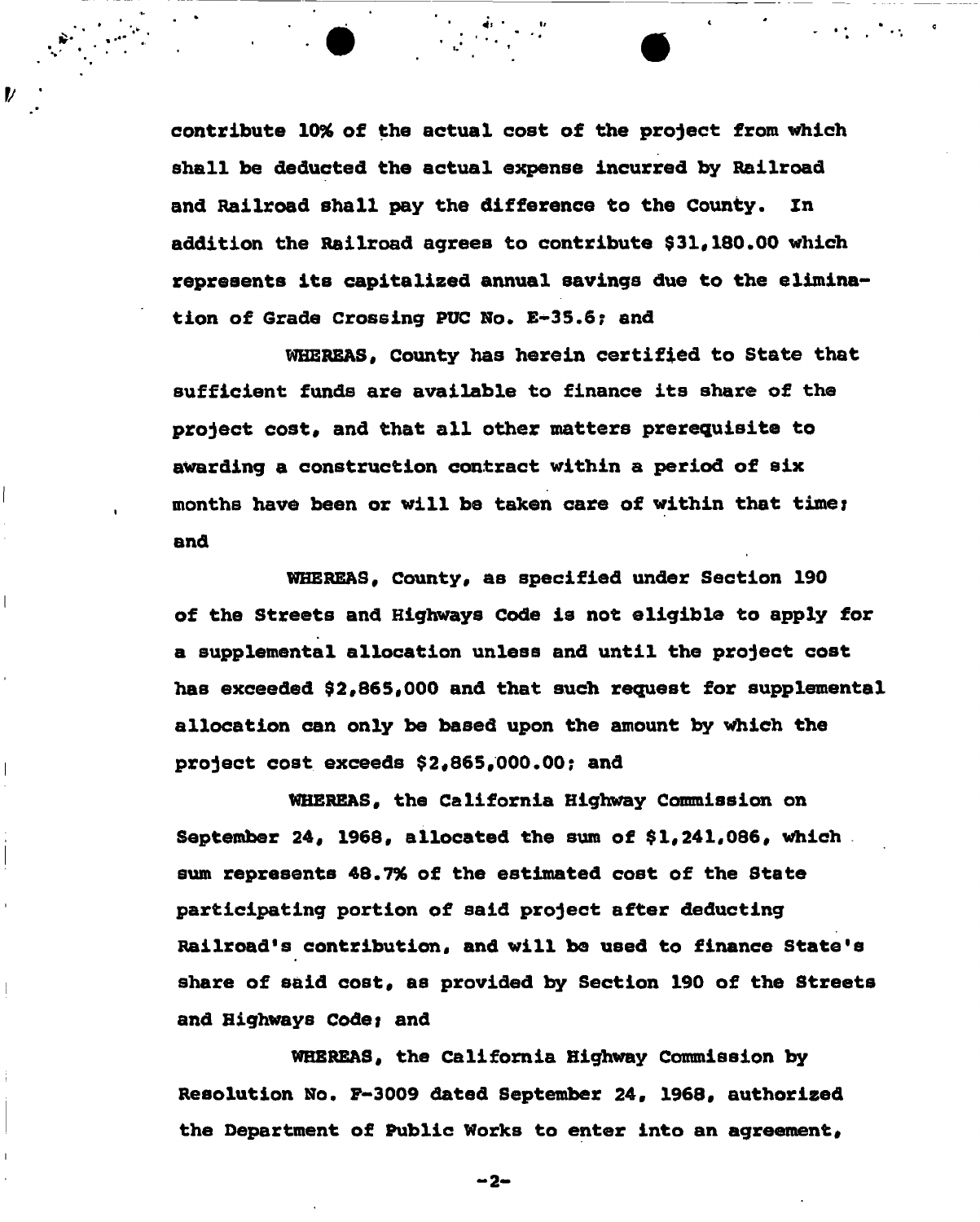which agreement is to provide reimbursement to the County in a sum not to exceed \$1,241,086, which is 48.7% of the cost of the State participating portion of said project after deducting Railroad's agreed contribution, provided, however. County establishes to the satisfaction of the Department of Public Works that all sums expended or to be erxpended by County for the project are reasonable and a necessary part of the project;

NOW, THEREFORE, in consideration of the premises and mutual undertakings of the parties hereto, as hereinafter set forth, State and County agree as follows:

1. County hereby certifies it has sufficient funds available to finance its share of the project cost.

2. The costs attributable to the participating project are limited to the followingi

(a) Right of ways The cost of right of way shall include condemnation attorney fees, the actual payment to property owners for right of way obtained, the right of way agent's time plus travel expense and normal payroll additives; and the cost of clearing the right of way, including utility relocation costs to the extent required by law, less the value of excess lands obtained in such transactions.

(b) Engineering: Preliminary engineering shall include the actual time of engineers and designers plus travel expense and normal payroll additives.

(c) Construction costs: The amounts actually

 $-3-$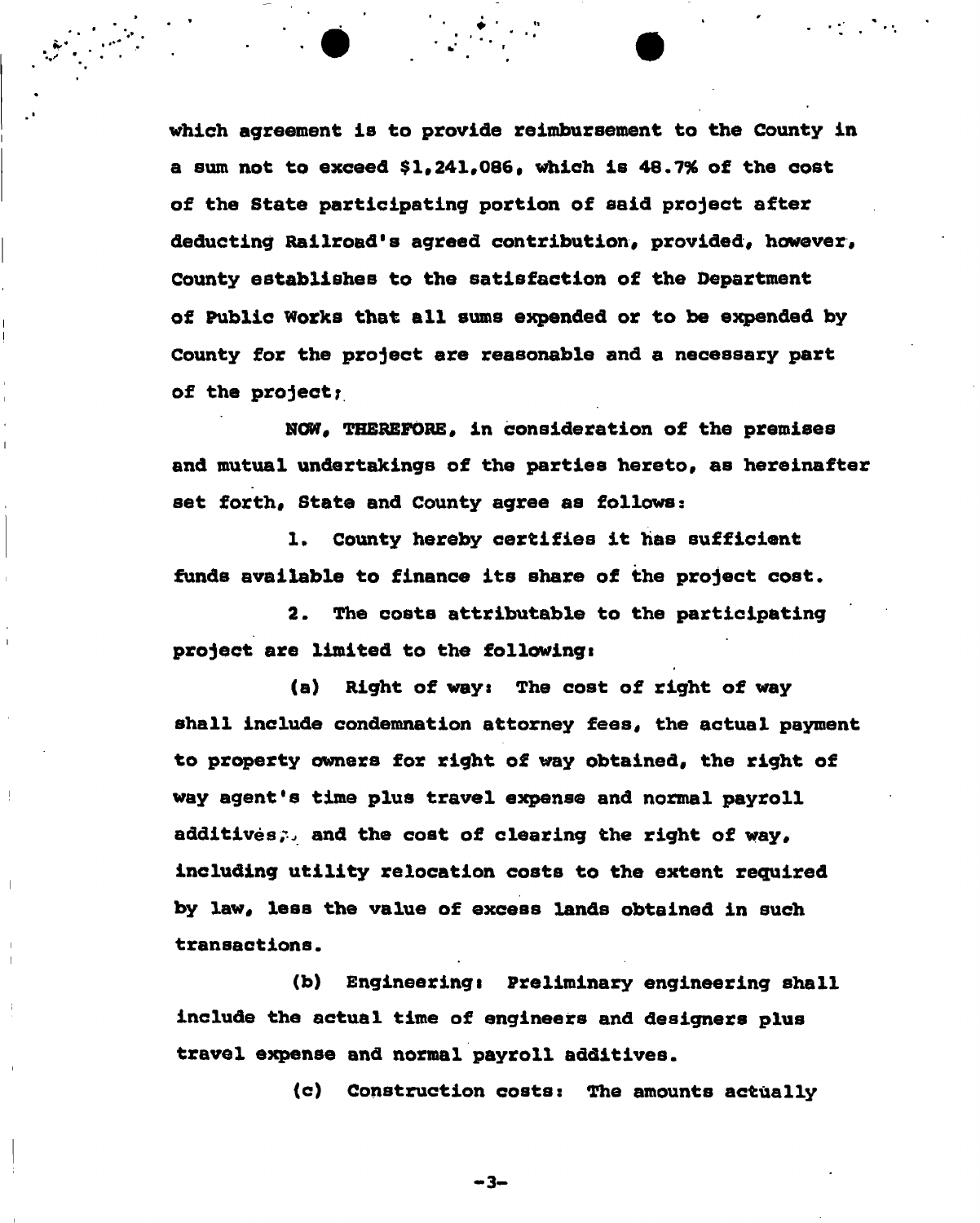paid to the contractor and the amounts directly expended for field supervision and inspection. including travel expense, normal payroll additives, laboratory tests, work by railroad forces and Western union forces if any, shall constitute construction costs.

(d) Direct incidental costs: Direct incidental costs shall be limited to cost of advertising for bids, and cost of insurance and performance bonds.

(e) All additives, overhead, or administrative costs, other than those mentioned above, are excluded from the determination of the cost of the project.

3. County, in cooperation with Railroad, will undertake said grade separation project, which project consists of acquisition and clearing of necessary rights of way, preliminary and construction engineering, work by railroad forces, and Western union forces if any, construction of said project (and closure of existing grade crossing No. £-35.6).

4. As promptly as possible, and in any event within one year after the making of the allocation by the Highway Commission, County shall award a contract for construction of said project pursuant to the laws governing County in the advertising and award of public construction contracts, and in conformance with plans and specifications prepared by or on behalf of County.

5. Within 60 days after award of contract by County for construction of the project and upon being

-4-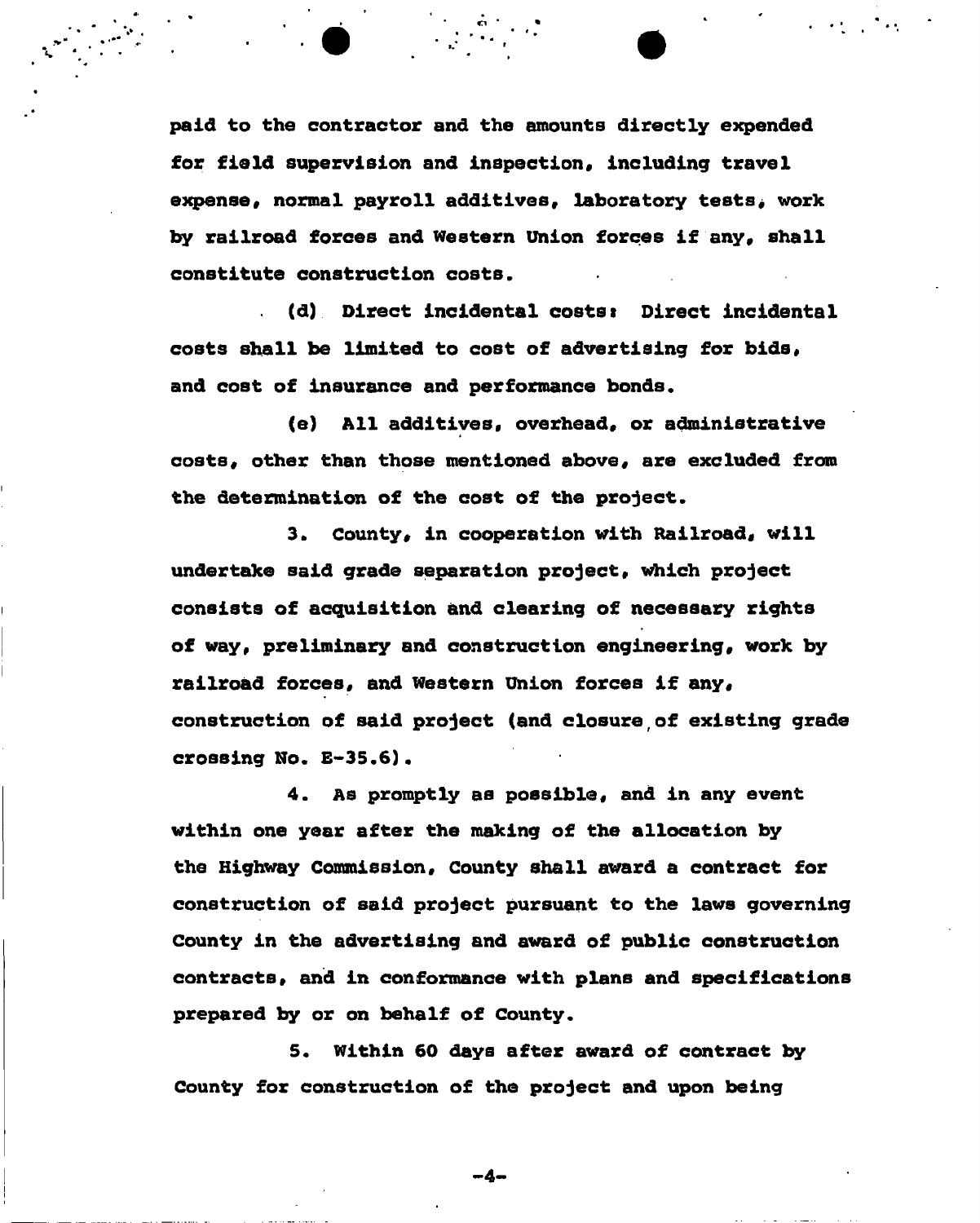furnished with a copy of the executed contract and the plans and specifications, and an itemized statement from County showing expenditures actually and necessarily made by County prior to award of contract for engineering, right of way and utility relocation directly connected with the project, State will reimburse County for a portion of said expenditures equal to the product obtained by multiplying said expenditures by the ratio of State's estimated share of the total project cost to such total project cost.

6. Thereafter, as the work progresses, upon being furnished with copies of the contractor's progress estimates, or other proof satisfactory to State as to amounts actually paid the contractor and necessarily expended directly for field supervision and inspection. State will promptly reimburse County, up to the total amount allocated for the project by the Highway Commission, for a portion of the amount of said payments to the contractor, and the amounts expended by County directly for field supervision and inspection, equal to the product obtained by multiplying said expenditures by the ratio of State's estimated share of the total project cost to such total project cost.

7. Within 60 days after completion of the work and acceptance thereof by County, a detailed statement of the actual direct cost of the project will be prepared by County and furnished to State whereupon a final accounting

- 5-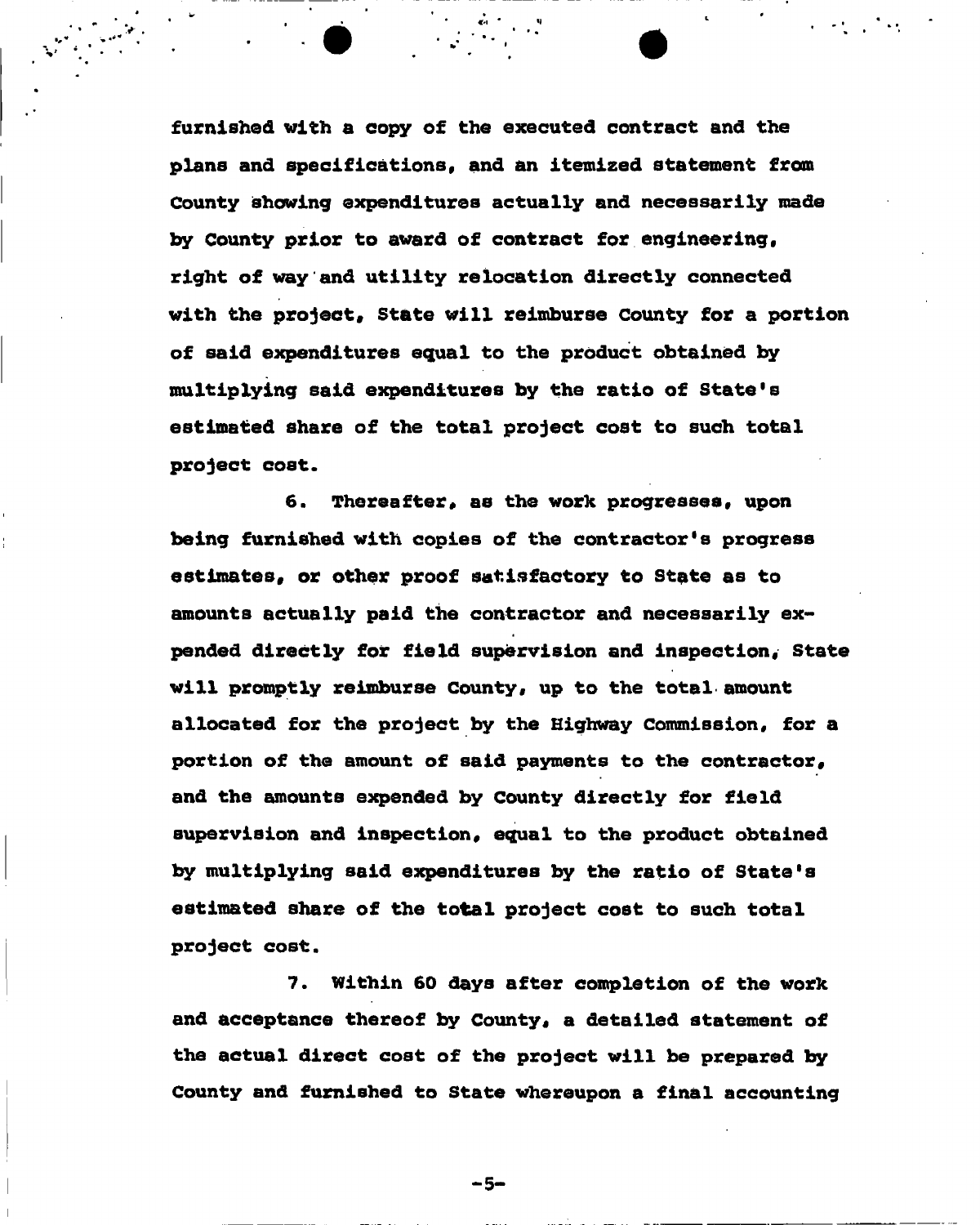will be made based on the actual direct cost of the work to the County (using the definitions of costs herein provided). State's share of said actual cost will be equal to one-half of the actual direct cost of the State participating portion of the project, after deducting therefrom the amount of the Railroad's contribution, whether in the form of cash, or railroad work, or a combination thereof. State will at that time pay County the balance, if any, of State's share of said costs, not exceeding the total amount allocated for the project by the Highway Commission. If upon the final accounting it develops that State previously paid more than its share of said participating portion of the project cost, computed in said manner. County will refund to State the difference between State's share of said participating portion of the project cost, and the amount paid by State.

8. That the books, papers, records and accounts of the parties hereto, and the Contractors and subcontractors, insofar as they relate to the items of expenses for labor and material, or are in any way connected with the work herein contemplated, shall, at all reasonable times be open to inspection and audit by the agents and the authorized representatives of the parties hereto and the records relating thereto shall be retained by the parties and the contractors for a minimum of 3 years after completion of the project.

9. The total project limits and that portion for determination of State and Railroad participation are

-6-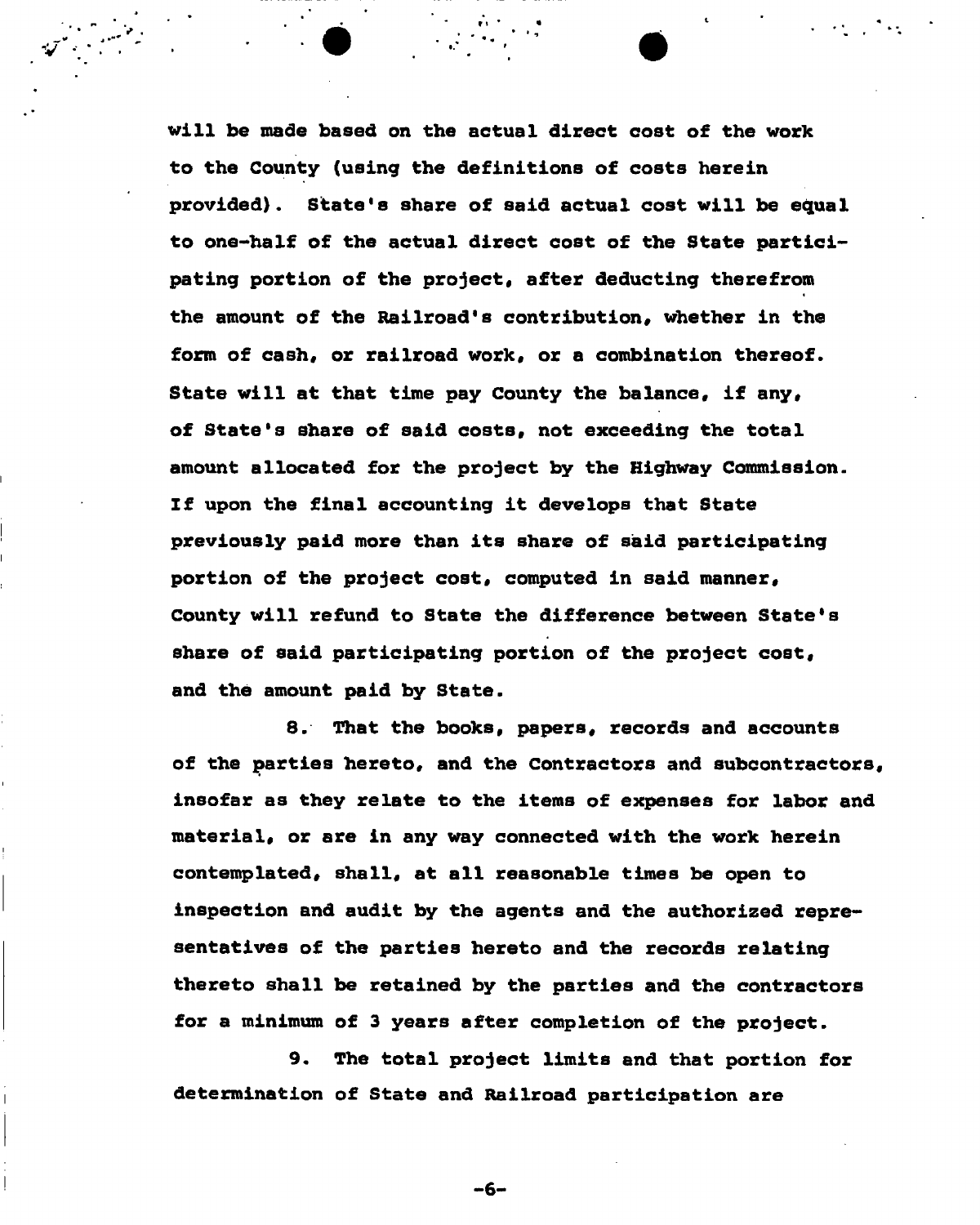defined in Exhibit "A" attached hereto and made a part hereof.

10. Any obligation by State (for payment of moneys) contained herein is subject and contingent upon the County of Santa Clara establishing to the satisfaction of the State that all sums expended by the County for the project, for which the County requests partial reimbursement from the State, are reasonable and are a necessary part of the project.

Any progress payments made by State pursuant to paragraphs 5 and 6 hereinbefore are not an admission by State that such expenditures were reasonable and a necessary part of the project, and if State finds in final accounting that such expenditures were not reasonable and a necessary part of the project. County will reimburse State for such advanced funds.

IN WITNESS WHEREOF, the parties hereto have executed this Agreement in duplicate the day and year first above written.

APPROVAL RECOMMENDED STATE OF CALIFORNIA

District Engineer

APPROVED AS TO FORM

Attorney, Department of Public Works

APPROVED AS TO FORM

DEFUTY COUNTY COUNSEL

DEPARTMENT OF PUBLIC WORKS DIVISION OF HIGHWAYS

J. A. LEGARRA **Highway Engineer** Jepúty Staté Mighway Engineer

County of Santa Clara

By  $\oslash$ 

Chairman of the Board of Supervisors

Attest: Clerk of the Board of Supervisors

Board of Supervisors 70 West . Hedding Street San Jose-10. California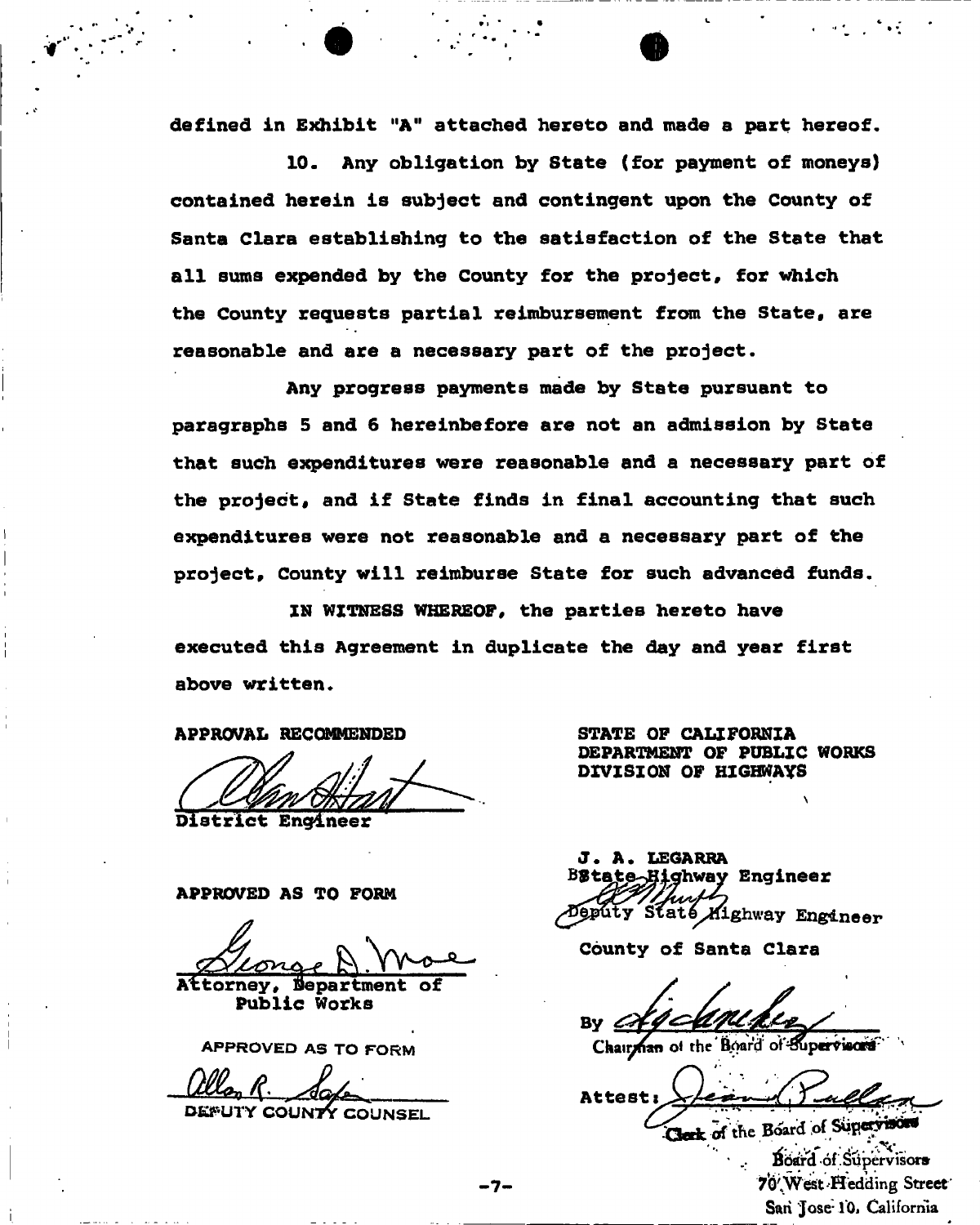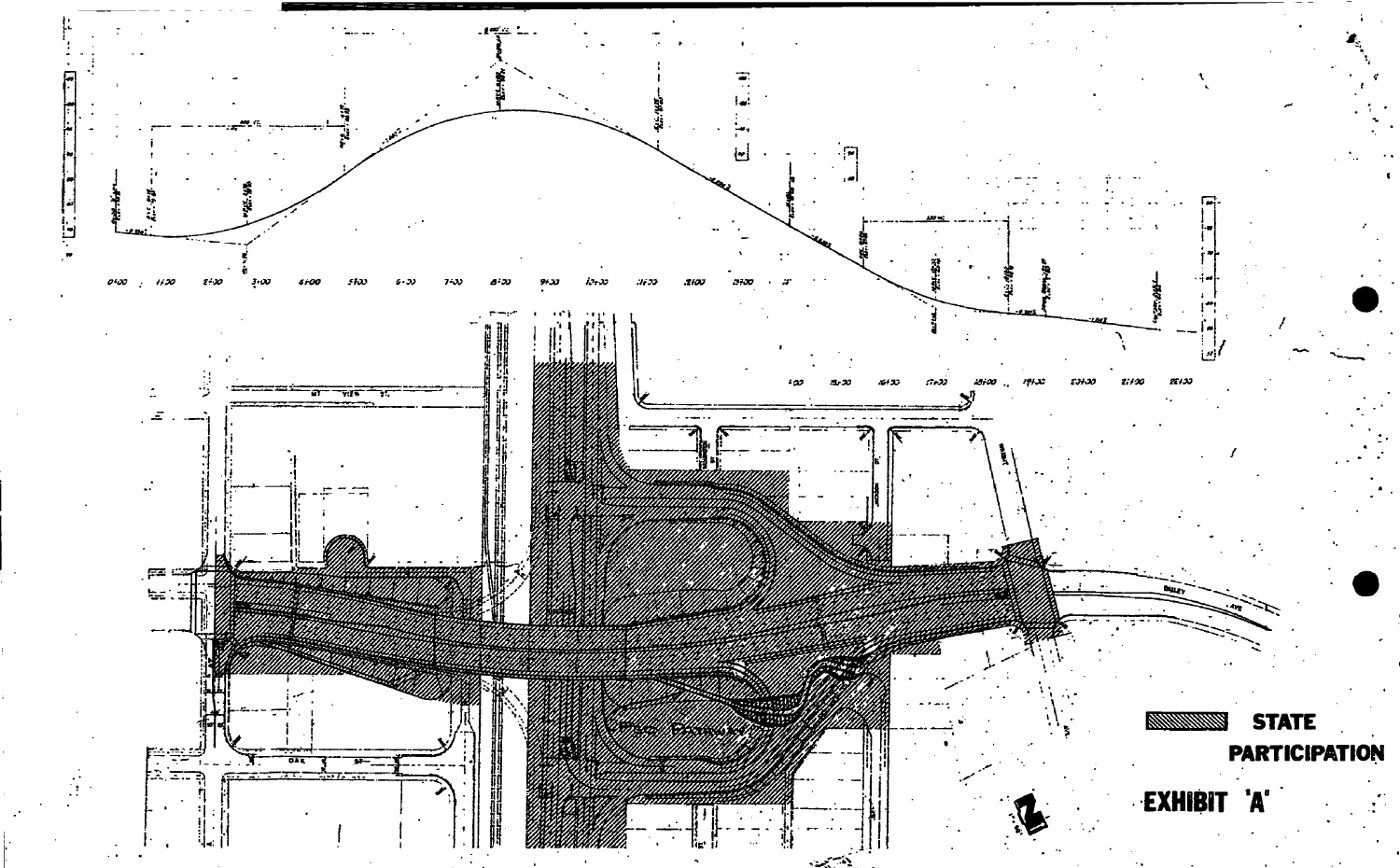## **memorandum**



í

 $\mathbb{L}$ 

| I TO<br><b>FROM</b>                                             |                    |
|-----------------------------------------------------------------|--------------------|
| JEAN PULLAN, Clerk Bd. of Supervisors J. Y. TORRES, Design Div. |                    |
| <b>I</b> SUBJECT                                                | <b>DATE</b>        |
| Central Expressway- Bailey Ave. Agreement                       | 12.<br>1969<br>Mav |

Attached is a fully executed copy of an agreement entered into by the Board of Supervisors on April 1, 1969 and executed by the State of California Dept. of Public Works, Division of Highways.

JYT:vlh

attachment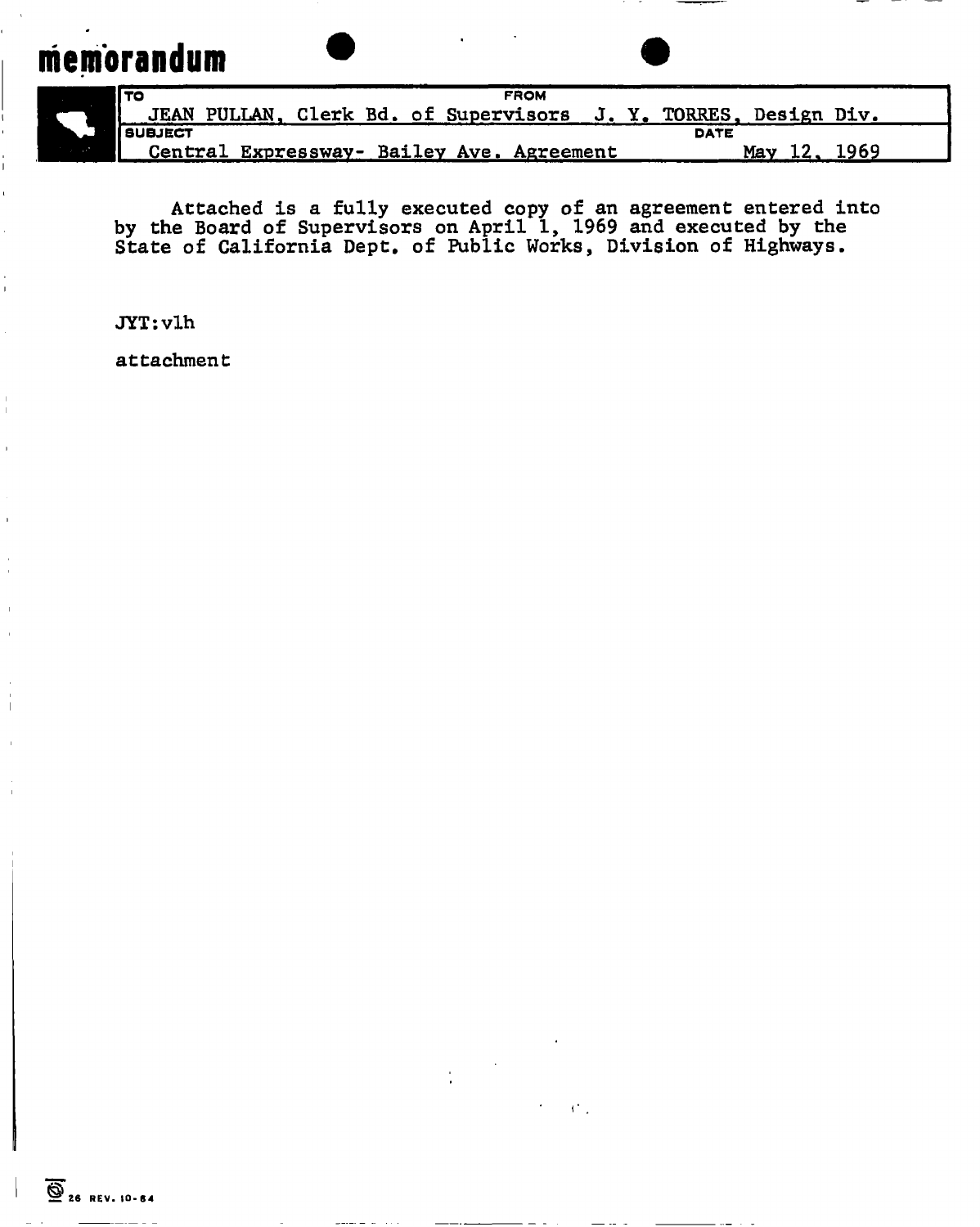RESOLUTION AUTHORIZING EXECUTION OF AN AGREEMENT BETWEEN THE COUNTY OF SANTA CLARA AND THE STATE OF CALIFORNIA RELATING TO ALLOCATION OF STATE GRADE CROSSING FUNDS FOR CONSTRUCTION OF BAILEY AVENUE OVERHEAD

WHEREAS, on August 13, 1968, the Public Utilities Commission authorized the County of Santa Clara to construct a grade separated crossing on Bailey Avenue at Central Expressway over the tracks of the Southern Pacific Company; and

WHEREAS, Santa Clara County and the Southern Pacific Company have entered into an agreement for construction of this project as required by section 190 of the Streets and Highways Code; and

WHEREAS, the County of Santa Clara has sufficient funds available to complete its share of the above described property; and

WHEREAS, County desires that State grade crossing funds be allocated pursuant to section 190 of the Streets and Highways Code as partial reimbursement to County for construction of this project,

NOW, THEREFORE, BE IT RESOLVED that the Chairman of the Board of Supervisors of the County of Santa Clara, State of California, is hereby authorized and directed to execute on behalf of the County an agreement with the State of California relating to allocation of State grade crossing funds as partial reimbursement to County for construction of the aforementioned Bailey Avenue grade separation project.

PASSED AND ADOPTED by the Board of Supervisors of the County **APRl 1969**  of Santa Clara, State of California, on

1-Co. Crunsel of Hever

ч.

-1-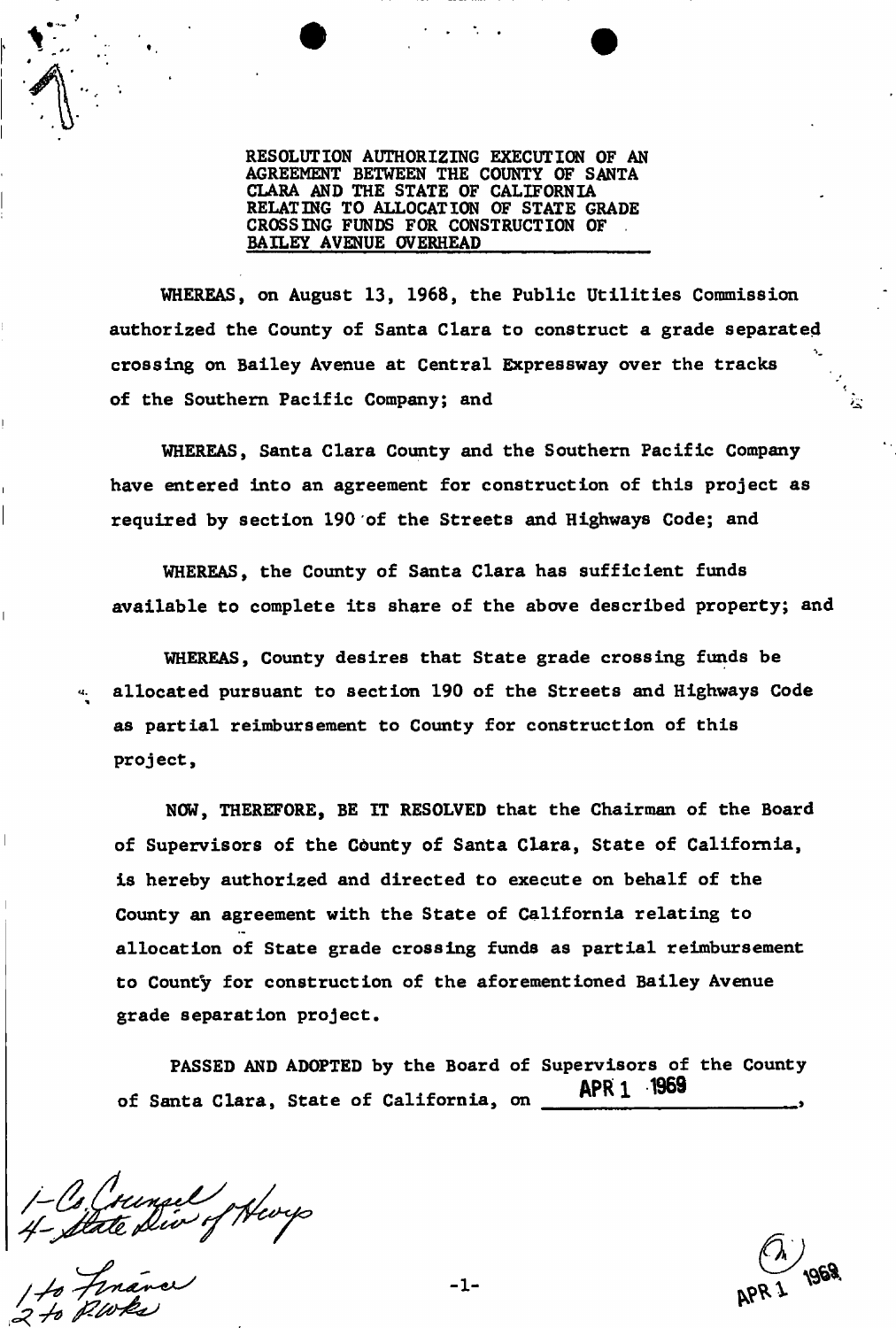- by the following vote:
- Supervisors Mehrkens Sanchez Quinn Calve Cartese AYES:
- **NOES:** Supervisors NONE
- Supervisors NONE **ABSENT:**

Chaigman, Board of Supervisors

JEAN PULLAN, Clerk<br>Board of Supervisors **ATTEST:** 

welcom  $\overline{\phantom{a}}$ 

APPROVED AS TO FORM:

Ollan R. Sale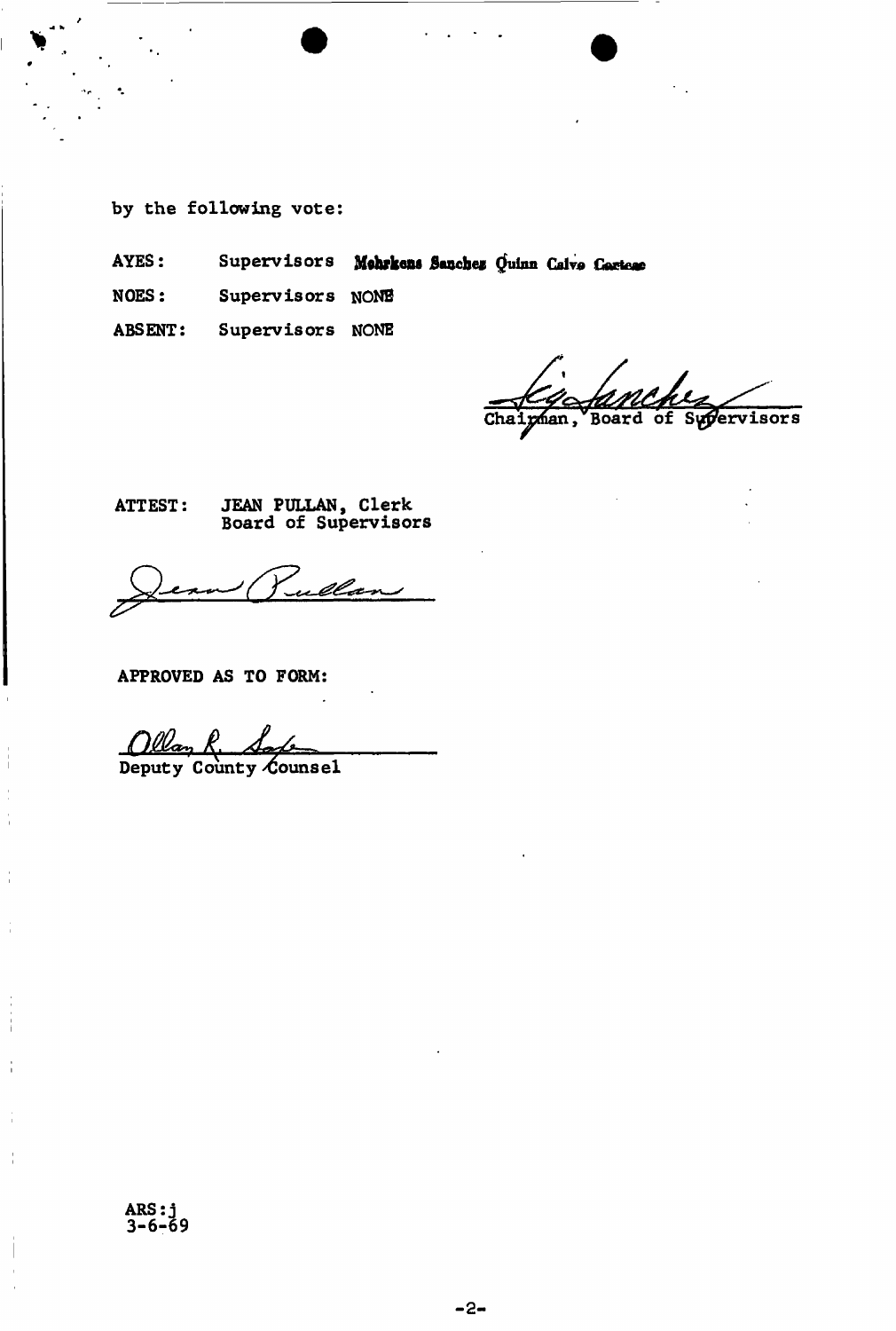**April 2, 1969** 

**Mr\* Richard D . Gee e/o Alan s . Hart, District Engineer Division of Highways, District IV P. 0. Box 3366 - Rincon Annex San Francisco, California 94119** 

Subjects Agreement with **Stat© Division of Highways**  For **Participation of State in the Central Expreaaway-Bailey Avenue Interchange Project - 04-SC1-0-MVW** 

 $\bullet$   $\bullet$   $\bullet$   $\bullet$ 

Dear Mr. Gee:

Enclosed you will find an original and some copies of an agreement between the County of Santa Clara and the party (ies) named above. The Board of its regularly.scheduled meeting on **Apriri , 1969,**  authorized its Chairman to execute this agreement on behalf of the County.

After execution of all copies, we would appreciate your returning **One** copy (ies) to this office.

Very truly yours,

JEAN PULLAN, Clerk of the Board of Supervisors

By

Deputy Clerk

 $JP:kb$ 

 $\mathbf{I}$ 

Encls.

**P#S. Also enclosed are four certified copies of a Resolution**  adopted by the Board of Supervisors on April 1, 1969, author**iaingexecution of this Agreement.** 

**.** *j*  **CC: Public Works Dept.**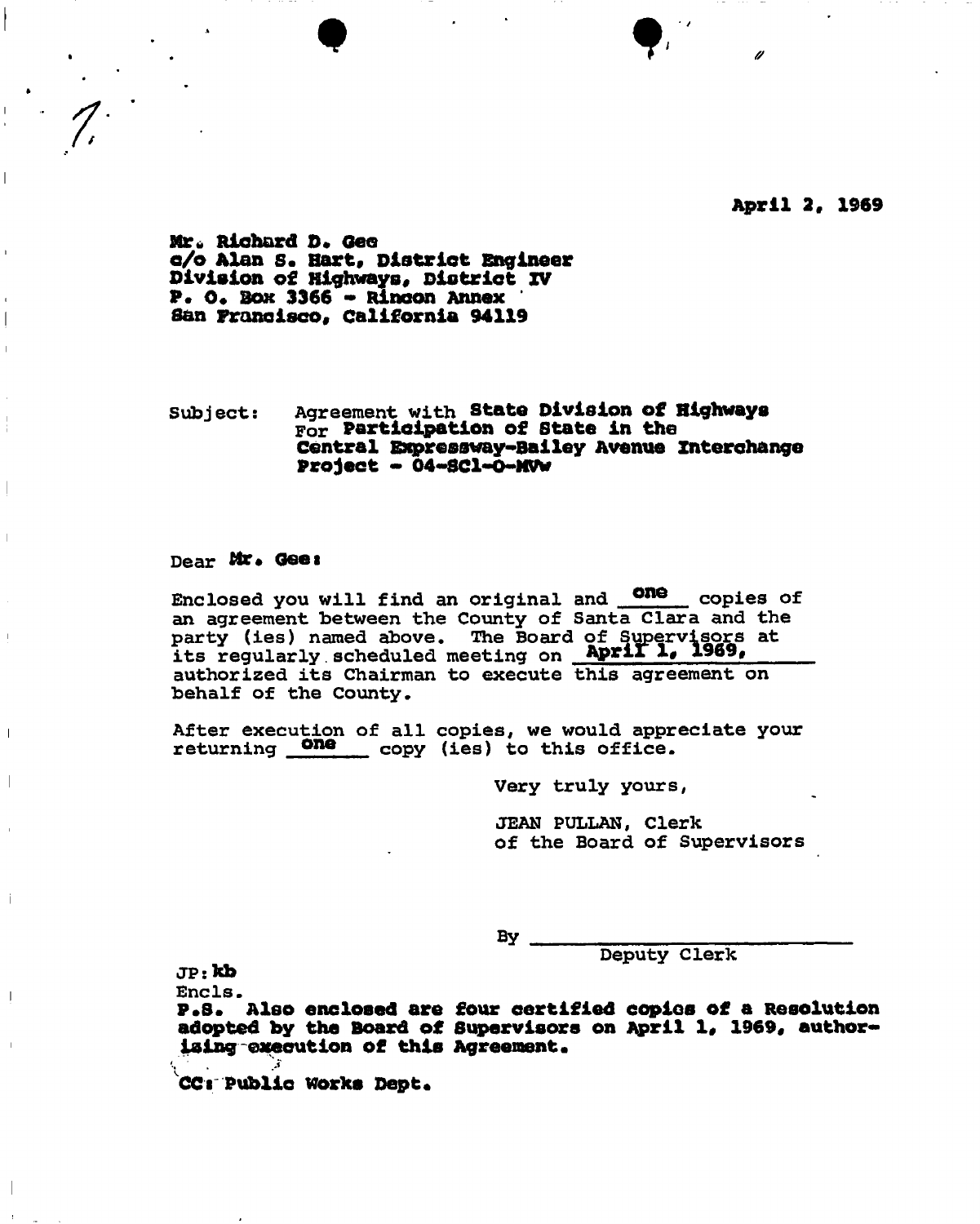| County of Santa Clara |                              |                                                                                                                                                                                                                                                                                              |         |                | Department of Public Works<br><b>County Office Building</b><br>20 West Hedding Street<br>San Jose, California 95110 |  |
|-----------------------|------------------------------|----------------------------------------------------------------------------------------------------------------------------------------------------------------------------------------------------------------------------------------------------------------------------------------------|---------|----------------|---------------------------------------------------------------------------------------------------------------------|--|
| California            |                              |                                                                                                                                                                                                                                                                                              |         |                |                                                                                                                     |  |
|                       |                              | TRANSMITTAL MEMORANDUM                                                                                                                                                                                                                                                                       |         |                | S.D. 5                                                                                                              |  |
|                       |                              |                                                                                                                                                                                                                                                                                              | DATE:   | March 21, 1969 |                                                                                                                     |  |
| FOR:                  |                              | BOARD OF SUPERVISORS AGENDA OF                                                                                                                                                                                                                                                               | April 1 |                | 19.69                                                                                                               |  |
| FROM:                 |                              | STEFFANI, Public Works, Design                                                                                                                                                                                                                                                               |         |                |                                                                                                                     |  |
| TITLE:<br>1)          | INTERCHANGE PROJECT          | AGREEMENT BETWEEN COUNTY AND STATE OF CALIFORNIA<br>REGARDING THE CENTRAL EXPRESSWAY-BAILEY AVENUE                                                                                                                                                                                           |         |                |                                                                                                                     |  |
| 2)                    |                              | AUTHORIZING RESOLUTION                                                                                                                                                                                                                                                                       |         |                |                                                                                                                     |  |
| DESCRIPTION:          |                              |                                                                                                                                                                                                                                                                                              |         |                |                                                                                                                     |  |
| Separation Fund.      |                              | This agreement provides for the reimbursement to County a<br>sum not to exceed \$1,241,086 which is 48.7% of the cost of the State's<br>participating portion of the Central Expressway-Bailey Avenue Interchange<br>project. State funds represent an allocation from the \$5 Million Grade |         |                |                                                                                                                     |  |
|                       | Approval is recommended.     |                                                                                                                                                                                                                                                                                              |         |                |                                                                                                                     |  |
|                       | copies of the resolution to: | Please return the executed documents, including four certified                                                                                                                                                                                                                               |         |                |                                                                                                                     |  |
|                       |                              |                                                                                                                                                                                                                                                                                              |         |                |                                                                                                                     |  |

Alan S. Hart, District Engineer Division of Highways, District IV P.O.Box 3366 - Rincon Annex San Francisco, California 94119

Attn: Mr. Richard D. Gee

JAMES T. POTT, COUNTY ENGINEER

ţ

 $\mathcal{L}_\mathbf{A}$ 

 $\vec{PAGE}$  of \_\_

جة ا

JYT:ee

Attachments

|    | AGENDA DATA                              |
|----|------------------------------------------|
|    | DATE:<br>ITEM NO:<br><b>BOARD ACTION</b> |
| ř. |                                          |
|    | 1969<br>APR <sub>1</sub>                 |

APPROVED:

— 755 RCV 10/65

**©**